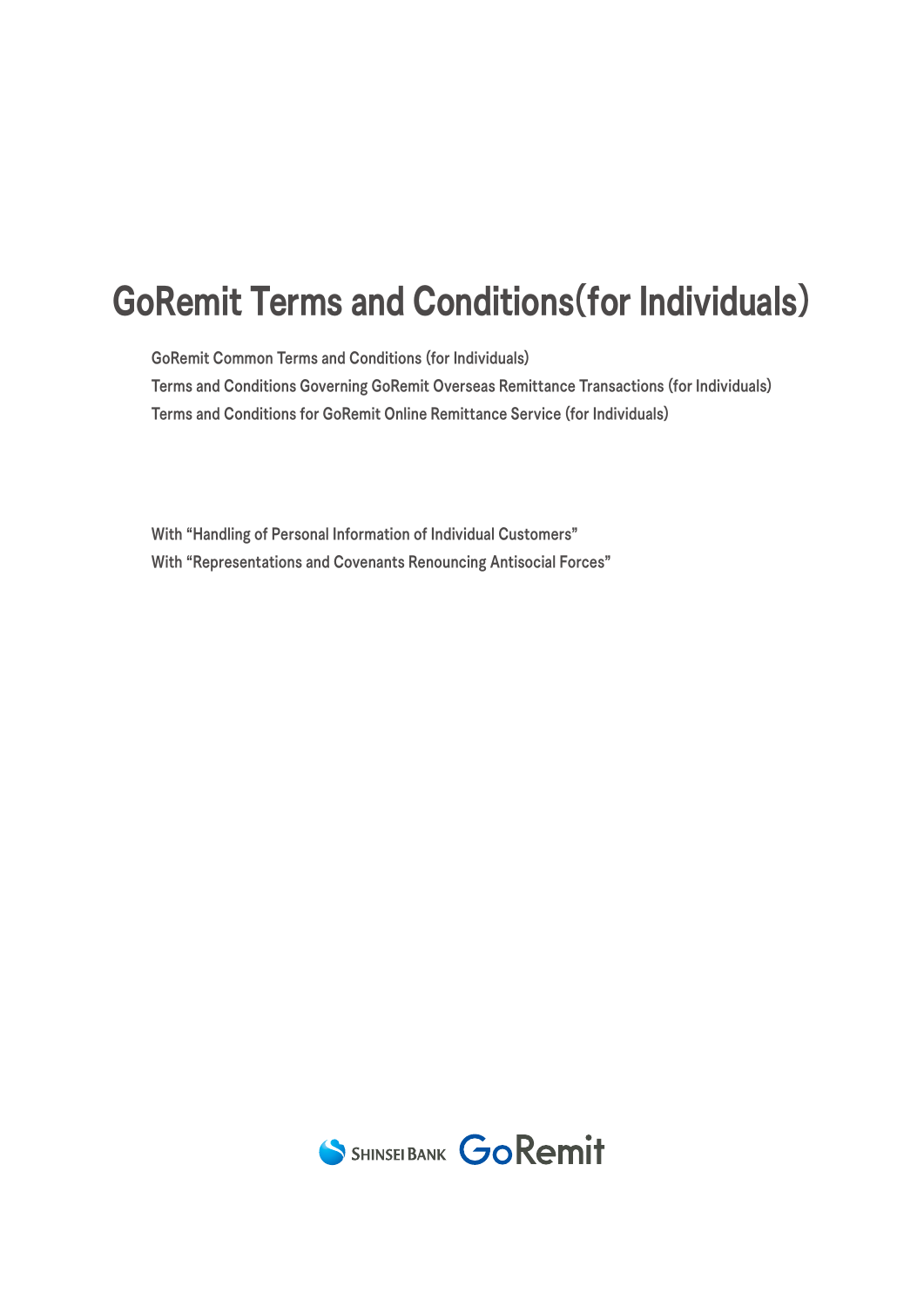This English translation is for reference purposes only, and the official text is in the Japanese language. In case of any discrepancy between the Japanese original and the English translation, the Japanese version shall prevail.

# GoRemit Common Terms and Conditions (for Individuals)

(As of March 2020)

The Terms and Conditions stipulate common matters regarding the application for and use of GoRemit Services (hereinafter, "Services for Individuals") provided by Shinsei Bank.

#### 1.Definitions

The following terms used in the Terms and Conditions shall have the meanings described below.

"Payment Instruction" or "Payment Instructions" shall mean the instruction transmitted by the Bank to an intermediary bank in order to allow a certain amount of money deposited in the Overseas Remittance Account to be used by the recipient at the request of the customer.

"Paying Bank" shall mean the financial institution that deposits the remitted funds in the recipient's account.

"Intermediary Bank" or "Intermediary Banks" shall mean the Paying Bank and the head office and/or branch offices of the Bank or other financial institutions which perform the following activities for the remittance of funds.

- a. Act as intermediary for Payment Instructions
- b. Perform settlement of funds for remittance between banks

#### 2.GoRemit Service (Service for Individuals)

"Services for Individuals" refers to the transactions/services referred to in the following items:

- ① "GoRemit Shinsei Overseas Remittance Services" ‒ They include: an overseas remittance transaction stipulated in the "Terms and Conditions Governing GoRemit Overseas Remittance Transactions (for Individuals)" (hereinafter, "Overseas Remittance Transactions"); and ancillary services to Overseas Remittance Transactions. Through an Overseas Remittance Transaction, the Bank credits a given amount of money in a beneficiary's deposit account (hereinafter, "beneficiary account") in its branch or other financial institution in Japan or overseas, which is specified by its customer.
- ② "GoRemit Online Remittance Service" ‒ This term refers to services provided by the Bank which allows the customer to obtain information from the Bank and provide the Bank with instructions related to Services for Individuals, using computers or other means to be made available by the Bank in the future.

#### 3.Eligible Applicants

Customers eligible for the Services for Individuals shall be limited to those who are individual customers living in Japan (excepting self-employed business users whom Shinsei Bank exceptionally accepts as eligible for the GoRemit Services (for Business) separately provided by the Bank; hereinafter, "Individuals," "Individual Customers," or "Customers").The Services for Individuals are available only to individuals resident in Japan. We do not accept requests for use of the Overseas Remittance Services from persons under 20 years old or a guardian of an adult (seinenkoukennin).

#### 4.Application

- ⑴ When individuals wish to apply for Services for Individuals, they write or enter necessary information in the Application Form prescribed by the Bank or on the application screen, etc. on their own, affix their seals to or sign the Application form, and submit it to the Bank with the identity verification documents designated by the Bank attached.
- ⑵ The Bank shall verify and examine the application details and identity verification documents set forth in the preceding paragraph in the light of applicable laws and regulations. If the Bank deems that approval of the application is inappropriate, the Bank may decline the application. The Bank shall, if it approves application made by the individual customers set forth in the preceding paragraph, notify them of this result using the method prescribed by the Bank.
- ⑶ Applications to be accepted by the Bank shall be limited to those for all or part of transactions/services admitted by the Bank.

#### 5.Identity Verification Document

The Bank may ask a customer to re-submit an identity verification document, as it deems to be necessary. In such case, the Bank may require submission of an identity verification document that is different from the one submitted when the application was made according to the provisions of Article 4. If the customer does not agree to submit this additional identity verification document, subsequent use of the Services for Individuals by the customer may no longer be permitted.

#### 6.Rejection of Transaction with Anti-Social Entities

The Bank may accept applications for the Services for Individuals and the services shall be available only when none of the items listed in Paragraph (8) of Article 8 apply. In the event any of the items listed in Paragraph (8) of Article 8 applies, the Bank shall decline the application for or provision of the Services for Individuals.

# 7.Handling of Personal Information

The Bank shall treat personal information of customers in accordance with the "Handling of Personal Information of Individual Customers" established by the Bank and the following paragraphs.

- ⑴ In order to execute a remittance, there are situations in which information provided in the Application Form or on the application screen, etc. (including the documents or the application screen, etc. relating to any change or addition made by the customer afterwards) or personally identifiable information may be provided to Intermediary Banks in accordance with the laws and regulations, recommendations, customs, or foreign remittance transmittal procedures of Japan and other related countries.
- ⑵ In order to execute an overseas remittance transaction, customer's personal information may be used internally for the following purposes.
- $\overline{0}$  Compliance with applicable laws and regulations such as those related to the prevention of money laundering and provision of funds and providing finance to terrorists.
- ② Prevention of acts of terrorism and crime.

We may also make disclosures to a government body, regulatory agency or other party which we deem necessary in order to meet the purposes stated above.

#### 8.Termination, Suspension of Service and Restrictions on transactions, etc.

- ⑴ If a customer has not used Overseas Remittance Services for a period of two years or has failed to satisfy the requirements set forth in Article 3 herein, or when the Bank deems that it is appropriate to do so, the Bank may suspend the use of the Overseas Remittance Services, or cancel all or part of the Overseas Remittance Services by notifying the customer.
- ⑵ In instances where the Bank has doubts regarding the remitter's identity, all or part of Overseas Remittance Transactions may be temporarily suspended or terminated.
- ⑶ If a customer has not used the Services for Individuals for a period of two years, the customer's account will be automatically closed. If the customer wishes to resume the use of the Services for Individuals, application for the Services for Individuals shall be required once again.
- ⑷ If a customer wishes to terminate the Services for Individuals, he/she shall immediately notify the Bank by the Bank's prescribed method. A customer may not cancel part of the Services for Individuals; provided, however, that when a customer requests partial cancellation of transactions/services in the Services for Individuals and the Bank exceptionally accepts such a request, the Bank many limit or suspend part of the customer's transactions/services in the Services for Individuals.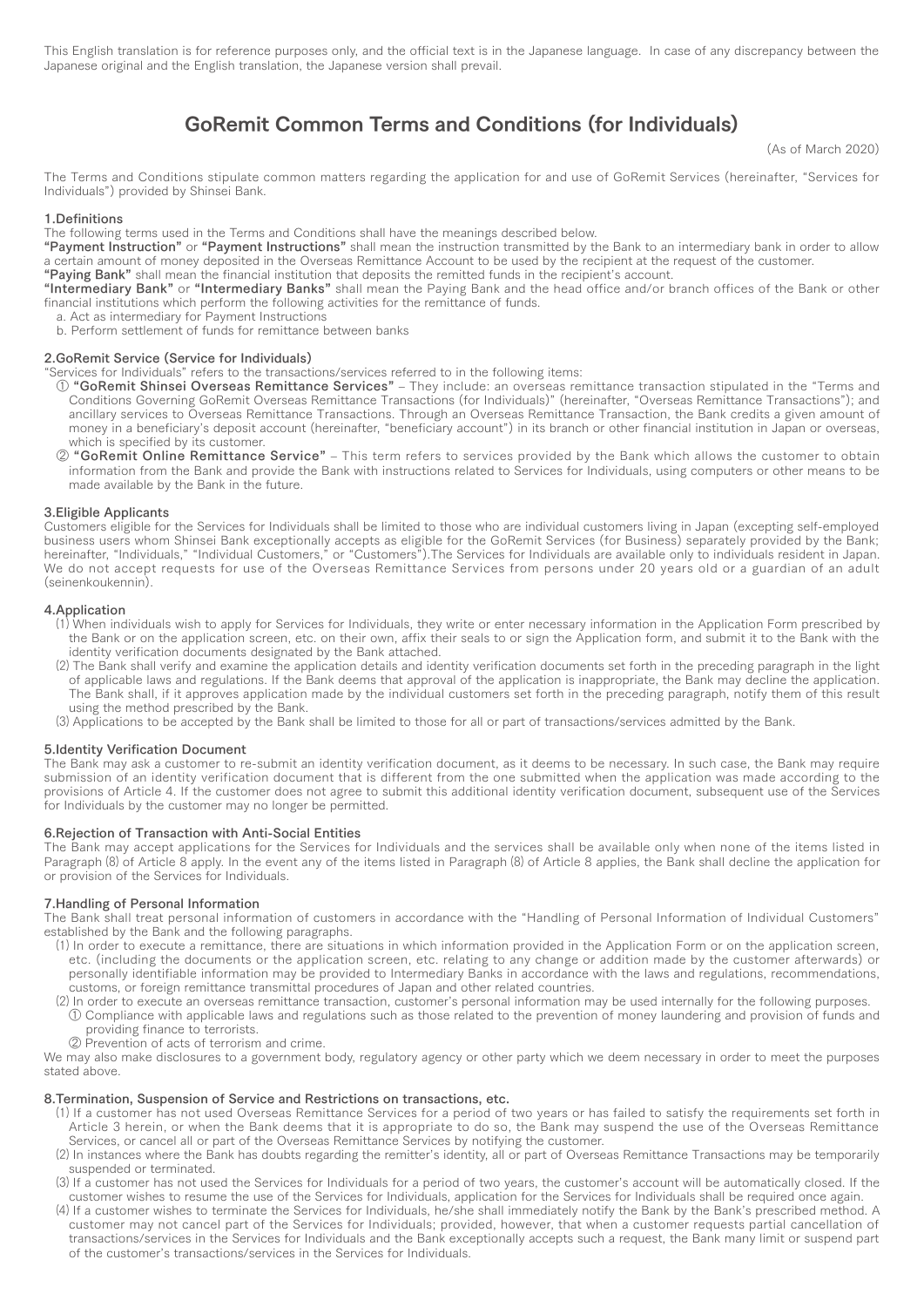- ⑸ In order to properly understand the customer's information and the content(s) of the Services for Individuals, etc., the Bank may request submission of various confirmations and documents by specifying a deadline for submission. If the customer can not respond within the designated time limit without a justifiable reason, partial restrictions may be placed on the Services for Individuals.
- ⑹ We will take into consideration the customer's response to our request for confirmation and submission of various documents described in the previous paragraph, the content of the Services for Individuals, the content of the customer's explanation and other circumstances, and if we determine there is a risk of conflict with money laundering, terrorist financing, or economic sanctions related laws, partial restrictions may be placed on the Services for Individuals.
- ⑺ In regards to the restrictions on any of the transactions, etc., set forth on the previous paragraph ⑵, if the Bank deems the risk of conflicts with money laundering, terrorist financing, or economic sanctions related laws, etc.can be eliminated rationally based on customer explanations, etc., the Bank will lift restrictions on transactions etc. based on paragraph 2.
- ⑻ In addition to the aforementioned provisions, if any of the following items applies and it is not appropriate to continue transactions with the customer, the Bank may suspend or restrict the use of the Services for Individuals,or cancel the Services for Individuals by notifying the customer. The Bank shall not be liable for any damages caused by any such suspension or restriction or cancellation, and the customer shall be held liable for any damages incurred by the Bank as a result thereof. In the case where the Bank sends a termination notice, the account is terminated at the time at which notice is sent to the customer's name and address of record, regardless of whether or not the notice is actually received.
	- ① Where a representation or covenant made by the customer at the time of application for the Services for Individuals is found to be false or when the Bank determines that the notification of change under Paragraph 1 of Article 9 has not been made or if there is a possibility the change has not been made.
	- ② Where the customer breaches Article 12 of the terms and Conditions.
	- ③ When the Services for Individuals are used for, or there is deemed to be a reasonable risk of, transactions that violate money laundering, financing of terrorism, economic sanctions related laws, etc.
	- ④Where the customer is a crime syndicate (Bouryokudan), a member of a crime syndicate (Bouryokudan), a former member of a crime syndicate (Bouryokudan) who has withdrawn from a crime syndicate (Bouryokudan) less than 5 years ago, a sub-member (Jun-Kouseiin) of a crime syndicate (Bouryokudan), an entity related to a crime syndicate (Bouryokudan), a corporate extortionist (Sokaiya), a rogue social movement activist group (Shakai Undou Tou Hyoubou Goro), special intelligence crime syndicate (Tokushu Chinou Bouryoku Shudan) or a group or person acting in a manner similar to or analogous to the foregoing (hereinafter collectively referred to as "Bouryokudan-in"), or, it becomes clear that the customer falls under any of the following:
		- A)an entity that is recognized as having a relationship with the Bouryokudan-in in which the management of the entity is controlled by the Bouryokudan-in;
		- B)an entity that is recognized as having a relationship with the Bouryokudan-in in which the management of the Bouryokudan-in is substantially involved in the management of the entity;
		- C)an entity or person that is recognized as having a relationship with the Bouryokudan-in in which the entity or person seeks to unfairly benefit itself, its own company or a third party, seeks to cause damages to a third party or otherwise unjustly uses the Bouryokudan-in;
		- D)an entity or person that is recognized as having a relationship with the Bouryokudan-in in which it provides funds or other benefits to the Bouryokudan-in; or
		- E)an entity that has directors or individuals substantially involved in its management that have a socially condemnable relationship with the Bouryokudan-in.
	- ⑤ When a customer commits any of the following acts by itself or through a third party:
		- A)Violent demands;
		- B)Unreasonable demands beyond its legal responsibility;
		- C)Action in connection with a transaction that makes use of intimidation or violence;
		- D)Action to defame the reputation of or interfere with the Bank's business through fraud, the spreading of false information or violent or forceful means; or
	- E)Any other acts similar to or analogous to the aforementioned.
	- ⑥ Where it becomes clear that the applicant that applied for the Services for Individuals does not exist, or the Services for Individuals were applied for without the intention of the applicant.
	- ⑦ Where the Services for Individuals are used for acts that are or are likely to be illegal or that violate or are likely to violate public order or standards of decency.
	- ⑧ If the customer who does not have Japanese nationality and if the period of stay has passed the expiration date reported to the Bank.

#### 9.Change in Submitted or Registered Information

- ⑴ If there is any change to the registration and notice information submitted by the customer and registered by the Bank (not limited to but includes the period of stay or expiration date of period or stay), the customer shall immediately notify the Bank of such change by the method prescribed by the Bank.
- ⑵ If the Bank gives notice or makes an inquiry to a customer about the Services for Individuals, the Bank shall do so using the address, telephone number, etc. last reported by the customer and registered by the Bank regarding the Services for Individuals. If the Bank gives notice or makes an inquiry to the name, address, phone number, etc. of record but is unable to give notice or make an inquiry or is unable to give notice or make an inquiry in a timely manner because the customer failed to give notice as prescribed by the preceding paragraph or the customer provided wrong contact information or telephone service was disconnected, the notice or inquiry shall be deemed to have been delivered or made to the customer at the time when it would normally have been delivered or made, and the Bank shall not be liable for any damage incurred due to the non-delivery or delayed delivery.
- ⑶ If there is any change to registered information regarding a Beneficiary Account, the customer shall immediately notify the Bank of such changes by the method prescribed by the Bank. The changes made through such notification must also be verified, examined and approved by the Bank.

#### 10.Business Days

The Bank defines Saturdays, Sundays, national holidays in Japan, December 31, and January 2 and 3 as non-business days. The Bank defines all calendar days excepting such days as business days for Services for Individuals.

#### 11.Disclaimer

- ⑴ The Bank will not be responsible for any loss or damage which:
	- ① was caused by incomplete and/or incorrect details in the application.
	- ② resulted from the fact that a party that was deemed to have been the legitimate beneficiary by the Intermediary Bank was not the legitimate beneficiary.
	- **3** was caused by an event beyond the control of the Bank, any of the Bank's agents, or other financial institutions, such as expenses incurred due to force majeure or restrictions by laws and regulations or measures taken by a public institution (e.g., the government or a court).
	- ④ resulted from the handling of the remittance by the Intermediary Bank in accordance with the customs and practices of the area where such Intermediary Bank or Designated Bank is located, or from reasons attributable to the Intermediary Bank or Designated Banks.
	- ⑤ was caused by unavoidable events, such as a natural disaster, incident, war, or accident during transport.
	- ⑥ was caused by a failure of terminal equipment, communication lines, or computers, which occurred even though the Bank had taken reasonable preventive measures, or by illegible characters, error, or omission of a telegraphic message due to such failure.
	- ⑦ resulted from incorrect remittance, delayed remittance, foreign exchange loss, or any other damage arising from any paragraph of Article 8.
	- ⑧ was caused as a result of the relationship between the customer and the beneficiary or any third party, on which the remittance is based.
	- ⑨ was caused by any reason other than a reason attributable to the Bank.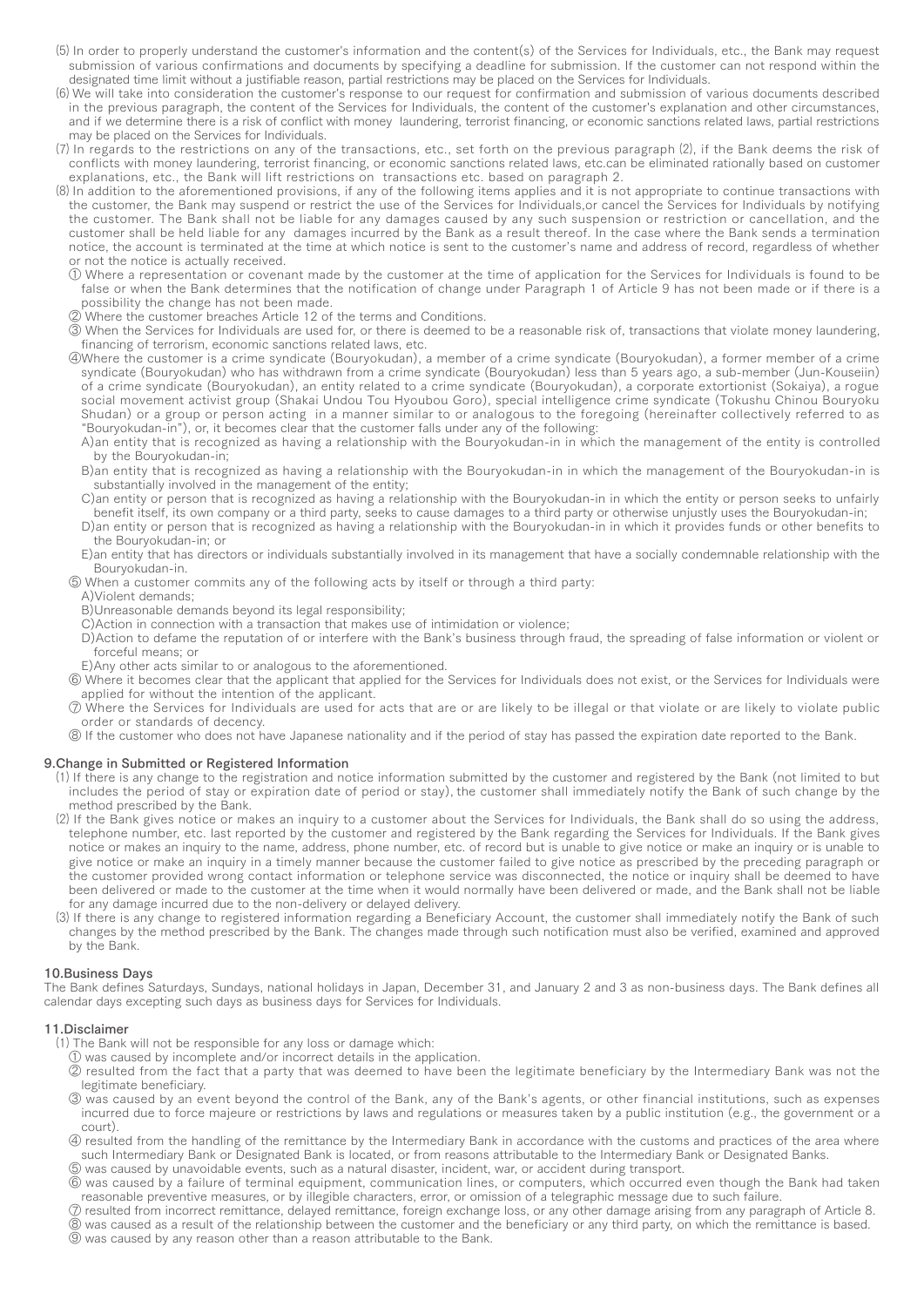⑵ As long as the Bank confirms the seal impression or signature affixed or given on all notices or any other documents submitted or provided through screens, etc. by the customer against the previously registered specimen seal impression or signature with due care and acknowledges that they are the same, the Bank shall not be liable for any incident caused by forgery or falsification of notices or documents/screens, etc., or any other incident related to such documents/screens, etc..

## 12.Prohibition of Assignment or Pledge

The parties' rights pertaining to any transactions set out in the Terms and Conditions may not be assigned, pledged, or disposed of in any way, or provided for use by a third party.

### 13.Applicable Laws and Regulations

Transactions or services between the customer and the Bank regarding the Service for Individuals shall be governed by and construed in accordance with the laws and regulations of Japan (including government and ministerial ordinances, as well as administrative guidance, related to finance, exchange control, and other relevant matters). All transaction or service related matters not set out in the terms and conditions shall be subject to the Bank's regulations, rules, procedural practice and other terms and conditions set out by the Bank. Furthermore, the Bank may comply with requests for the provision of customer information from a government entity in accordance with laws and regulations, court proceedings or other legal procedures or regulatory agencies.

### 14.Jurisdiction

If any litigation becomes necessary concerning the Services for Individuals, the Tokyo District Court shall be the jurisdictional court.

#### 15.Amendments to the Terms and Conditions

If it becomes necessary to change or amend the Terms and Conditions due to amendments to applicable laws or ordinances, direction of the competent regulatory body, change in monetary situations or any other causes or if the necessity of the amendment is recognized due to the Civil Act or other laws and regulations, the Bank may do it by informing the contents of the amendments through methods such as using the internet, posting in the Bank's offices and sending postal mail.

# 16.Treatment of English Translation

Various documents in Japanese for the Services for Individuals, including the Application Forms, billing statements and reports, and the Terms and Conditions may be presented to the customer in Japanese and English bilingual format or in English translation, provided that these English translations are provided for reference purposes only and the terms and text of the Terms and Conditions in Japanese shall be binding on the parties. If there is a discrepancy between the provisions in Japanese and those in English, the Japanese version shall always control.

END

# Terms and Conditions Governing GoRemit Overseas Remittance Transactions (for Individuals)

(As of July 29th, 2019)

The Terms and Conditions stipulate the application for and use of GoRemit Shinsei Overseas Remittance Services provided by Shinsei Bank ("Overseas Remittance Services").

## 1.Definitions

The following terms used in the Terms and Conditions shall have the meanings described below. Other terms used in the Terms and Conditions shall follow the definitions set out in the "GoRemit Common Terms and Conditions (for Individuals)" unless otherwise interpreted from the context or defined in the Terms and Conditions.

"Customer Number" shall mean the number issued by the Bank for each customer.

"Overseas Remittance Account" shall mean one of the accounts held by Shinsei Bank (the "Bank") at Sumitomo Mitsui Banking Corporation or another bank specified by the Bank ("Designated Bank") that is used for overseas remittance, the account number ("B-Link number") of which the Bank has notified the customer as the exclusive account into which the customer shall deposit remittance funds (yen-denominated funds only) in connection with the Overseas Remittance Services. The Overseas Remittance Account is not a regular deposit account opened by the customer at the Bank or the Designated Banks.

"Overseas Remittance Transaction" or "Overseas Remittance Transactions" shall mean a transmittal of a payment instruction based on the request of the customer of Overseas Remittance Services by the Bank to an intermediary bank to deposit a certain amount of money in a recipient's account (i.e., to perform money transfer) held at a branch of the Bank or another financial institution which operates in Japan or a foreign country as specified by the customer.

"Charges for Intermediary Banks" shall mean charges paid to Intermediary Banks.

"Remittance Funds Debiting Account" means a Shinsei PowerFlex account, the Bank's comprehensive retail account, held by the customer and registered as an account for debiting the remittance funds, etc. related to the Services for Individuals based on the customer's application. "Remittance Funds, etc." shall mean funds to be remitted in yen or a foreign currency, and fees and various expenses that are necessary for the Services for Individuals, such as remittance fees prescribed by the Bank and domestic remittance fees.

## 2.Application, Examination, and Designation of Overseas Remittance Account

- ⑴ The registration of the following shall be applied for by way of the Application Form: the Denominated Currency (limited to the currency for which the Overseas Remittance Services provided by the Bank is offered; hereinafter "Denominated Currency") to be received through the Overseas Remittance Services, the Beneficiary Account (limited to the account existing in the country or region for which the Overseas Remittance Services for the specified Denominated Currency is offered, hereinafter "Beneficiary Account"), the maximum limit of remittance (This maximum limit refers to the Maximum Limit defined in Article 5, Paragraph ⑷; this applies throughout this Article), information on the recipient, the purpose of remittance, and other matters designated by the Bank.
- ⑵ The Bank shall verify and examine the contents of the Application Form whose details registration is applied for under the preceding items in the light of applicable laws and regulations. The Bank may, if it deems approval is inappropriate, decline the application. If the Bank has approved the application, it notifies individuals of the results within the scope approved by the Bank, using the method prescribed by the Bank. In such a case, the Bank shall specify an exclusive Overseas Remittance Account for each Beneficiary Account and Denominated Currency, and notify the B-Link number for that specified account and a number called BIC Code which the Bank designates for each Beneficiary Account and Denominated Currency (hereinafter, "BIC Code"), together with such results.
- Gononsiary Account and Beneficiary Account and Denominated Currency, they may request the Bank to do so, using the form (3) If customers wish to change or add a Beneficiary Account and Denominated Currency, they may reques and method designated by the Bank. In such a case as well, the Bank shall conduct verification and examination in the light of applicable laws and regulation. The Bank may, if it deems the change or addition inappropriate, decline the application for the change or addition of a Beneficiary Account and Denominated Currency.

#### 3.Overseas Remittance Transactions Using Overseas Remittance Accounts

⑴ If an Individual Customer deposits funds in his/her own Overseas Remittance Account, the Bank shall deem that an overseas remittance transaction has been requested for those funds and such funds shall be automatically withdrawn to effect the Overseas Remittance Transfer as specified by the B-Link number. (However, only in cases specially approved by the Bank, the Bank may accept application for overseas remittance transactions made by Individuals if they specify the Beneficiary Account, Denominated Currency, and other Bank-prescribed matters using the method designated by the Bank and use the method of depositing the funds by the Bank's prescribed period to the Overseas Remittance Account separately specified by the Bank). The Bank will automatically withdraw such amount and proceed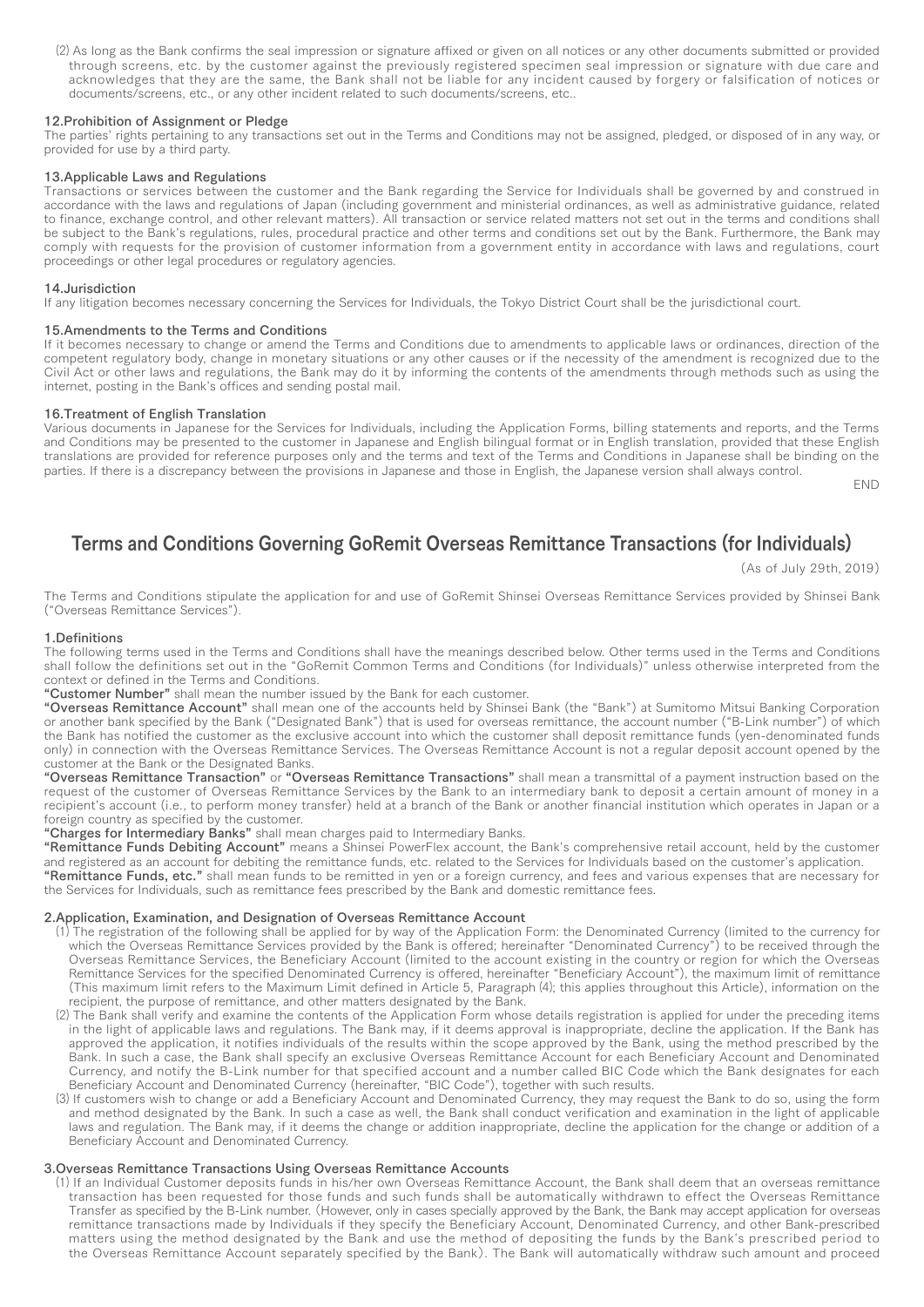with the overseas remittance transaction as specified by the customer without confirming the customer' s intention, even when a customer mistakenly deposits an amount in the Overseas Remittance Account without the intent to make an Overseas Remittance Transaction. In such case, unless they are caused by reasons attributable to the Bank, any damage or expenses incurred due to the customer's mistaken deposit and transmission shall be borne by the customer and the Bank shall not be liable for any such damage or expenses.

- ⑵ The Bank shall perform an Overseas Remittance Transaction only when a customer deposits funds for remittance (yen-denominated funds only) in the Overseas Remittance Account designated by the Bank and shall not be responsible for any transfer of the funds to the Overseas Remittance Account. The customer him/herself shall transfer funds for such overseas remittance under the customer's name. If the Bank is unable to confirm that the funds were transferred under the customer's name, the Bank may request the customer to submit documents to verify his/her identity or the Bank may refuse to remit the funds. The procedures for effecting such transfer of funds must be carried out in Japan. If the Bank confirms that the customer has departed from Japan, it will suspend the use of the Overseas Remittance Services by the customer.
- ⑶ Only funds received before 3 p.m. on a business day will be processed on the same day, and funds received after 3 p.m. will be processed on the following business day (the Telegraphic Transfer Sell (TTS) exchange rate set by the Bank after 10 a.m.of the processing day shall be applied). However, for remittances in which yen is the Denominated Remittance Currency, funds received before 3 p.m. on a business day will not be processed on the same day but the immediately following business day, and funds received after 3 p.m. will be processed on the business day after the following business day. Notwithstanding the foregoing, in order to comply with our obligations in respect of the prevention of money laundering and provision of funds to terrorists, as well as the Bank's obligations under the Foreign Exchange and Foreign Trade Act, or to respond to applications for remittances of large amounts of money, the processing of payments may be delayed further (see Paragraph ⑵ of this Article, Paragraph ⑴, ⑵, ⑶ and ⑷ of Article 5 herein and Paragraph (2), Paragraph (5) to Paragraph (8) of Article 8 on the GoRemit Common Terms and Conditions).

#### 4.Overseas Remittance Transactions Using Remittance Funds Debiting Accounts

- ⑴ If an Individual Customer wishes to do an Overseas Remittance Transaction using a Remittance Funds Debiting Account, prior to the transaction, the customer must apply for registration of his/her Shinsei PowerFlex account, the Bank's comprehensive retail account, as the Remittance Funds Debiting Account, by designating the account number of such PowerFlex account and other information prescribed by the Bank, using the method prescribed by the Bank, and obtain the Bank's approval. Only in instances where the conditions prescribed by the Bank (including, but not limited to, consistency between the information registered or submitted in relation to the Services for Individuals and the information registered or submitted in relation to such PowerFlex account, registration of e-mail notification service for such PowerFlex account, making it possible to provide notice via e-mails, and absence of limitations on the use of such PowerFlex account) are met, the Bank will approve the registration of such account as the Remittance Funds Debiting Account.
- ⑵ If an Individual Customer applies for an Overseas Remittance Transaction by the deadline prescribed by the Bank, by the method prescribed by the Bank, and by designating the information prescribed by the Bank, such as beneficiary account and Denominated Currency, provided further that he/she has given instructions to withdraw Remittance Funds, etc. from the Remittance Funds Debiting Account by designating the information prescribed by the Bank, such as the debiting currency for remittance funds (which shall be limited to yen or a currency prescribed by the Bank; hereinafter, "Debiting Currency"), the Bank shall automatically debit the Remittance Funds, etc. without requesting submission of a withdrawal slip, in order to execute the Overseas Remittance Transaction in the designated manner. In such instances, when the customer has designated yen as the Debiting Currency, the Bank shall withdraw the remittance funds, remittance fees prescribed by the Bank, and other yen-denominated fees/expenses (hereinafter, "Yen-denominated Remittance Funds, etc.") from the yen savings deposit (futsu-yokin) in the Remittance Funds Debiting Account. Furthermore, when the customer has designated a foreign currency as the Debiting Currency, the Bank shall withdraw the remittance funds (hereinafter, "Foreign Currency-denominated Remittance Funds") from the relevant foreign currency savings deposit (futsu-yokin) in the Remittance Funds Debiting Account. The Bank shall not be obliged to withdraw such amounts from other deposits in the Remittance Funds Debiting Account. Moreover, when the amount of the Yen-denominated Remittance Funds, etc. exceeds the outstanding balance of the yen savings deposit (futsu-yokin) in the Remittance Funds Debiting Account, or when the amount of the Foreign Currency-denominated Remittance Funds exceeds the outstanding balance of the relevant foreign currency savings deposit (futsu-yokin) in the Remittance Funds Debiting Account, the Bank shall not execute the relevant Overseas Remittance Transaction.
- ⑶ Withdrawal of Remittance Funds, etc., from the Remittance Funds Debiting Account prescribed in the preceding paragraph shall be made only when the Bank has confirmed, by 3 p.m. on a business day, an instruction, in the method prescribed by the Bank, to debit the Remittance Funds Debiting Account when the customer has designated yen as the Debiting Currency. Debit instructions confirmed later than 3 p.m. will be processed the immediately following business day. (In such instances, the Telegraphic Transfer Sell (TTS) exchange rate set by the Bank after 10 a.m. of the processing day shall be applied.) However, for remittances in which yen is the Denominated Remittance Currency, debit instructions made in the method prescribed by the Bank, to debit the Remittance Funds Debiting Account confirmed before 3 p.m. will not be processed on the same day but the immediately following business day. Debit instructions made after 3 p.m. will be processed on the business day after the following business day. Furthermore, when the customer has designated a foreign currency as the Debiting Currency, debit instructions shall be processed on the immediately following business day when the Bank has confirmed, by 3 p.m. on a business day, an instruction, in the method prescribed by the Bank, to debit the Remittance Funds Debiting Account. Debit instructions confirmed later than 3 p.m. will be processed the immediately following second business day. Notwithstanding the foregoing, in order to comply with our obligations in respect of the prevention of money laundering and provision of funds to terrorists as well as the Bank's obligations under the Foreign Exchange and Foreign Trade Act., or to respond to appliactions for remittance of large amounts of money, the processing of payments may be delayed further (see Paragraph (2) of this Article, Paragraphs (1),(2),(3) and (4) of Article 5 herein and Paragraph (2), Paragraph (5) to Paragraph (8) of Article 8 on the GoRemit Common Terms and Conditions).
- ⑷ When withdrawals, etc. from the yen savings deposit or the foreign currency savings deposit in the Remittance Funds Debiting Account is suspended or when the Remittance Funds Debiting Account is cancelled, the customer may no longer conduct Overseas Remittance Transactions using a Remittance Funds Debiting Account.
- ⑸ If there is any discrepancy between the information registered or submitted in relation to the Services for Individuals and the information registered or submitted in relation to the Remittance Funds Debiting Account, when registration of e-mail notification service for the Remittance Funds Debiting Account has expired, or when e-mail notification can no longer be provided by the registered e-mail address, the Bank may, in some cases, reserve or suspend part or all of online services.
- ⑹ When the customer applies for remittance by transferring Remittance Funds, etc. from the Remittance Funds Debiting Account, procedures for withdrawals from deposits shall be governed by the provisions of each paragraph above and the relevant customer agreements.

#### 5.Overseas Remittance Common Matters

- ⑴ If any authorization, permission or other consent is required for a remittance in light of the purpose of a remittance, the Bank may, at its sole discretion, ask the customer to submit or show written or other evidence which proves that the customer is authorized and/or has been given permission or other consent to transact such related items and/or substances and/or services. Furthermore, the Bank shall not accept any applications for Overseas Remittance Transactions if the Bank reasonably believes that the Overseas Remittance Transaction is a payment to certain beneficiaries including, but not limited to, gambling-related beneficiaries, electronic money or foreign exchange-related beneficiaries not regulated by the authorities of the resident country.
- ⑵ The Bank shall not accept any application for an Overseas Remittance Transaction if there are reasonable grounds such as those set forth below. If a freeze on the assets or payment suspension occurs or is likely to occur at an Intermediary Bank; If the funds are to be sent to countries, jurisdictions, individuals, and/or organizations that are subject to economic sanctions (such as a freeze on assets) and/or beneficiaries to which the Bank deems inappropriate to send funds; or If the remittance is related to a crime. Further, even if the Bank accepts application for Overseas Remittance Transactions, there may be cases where the remittance is not executed based on the decision by the Bank or the Intermediary Bank.
- ⑶ In order to comply with laws and regulations concerning the prevention of money laundering and provision of funds to terrorists as well as laws concerning foreign exchange, the Bank may, upon the execution of the Overseas Remittance Transaction, request additional documents or other evidence from the customer pertaining to the source of funds and the validity of the remittance, or suspend the use of Overseas Remittance Services, or return the funds for remittance to the customer according to the procedures set out by the Bank subsequent to the termination of the Overseas Remittance Services for such customer.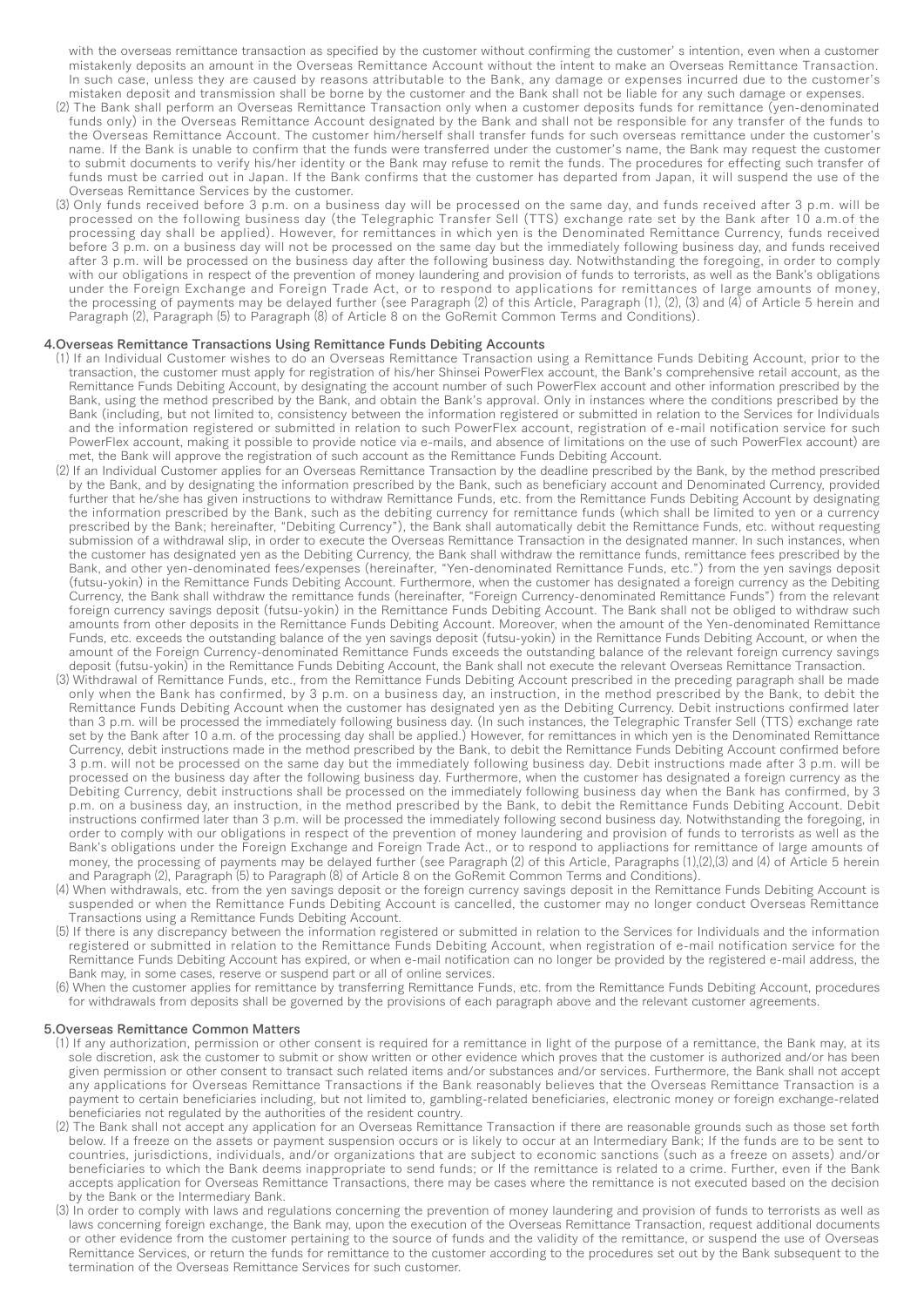- ⑷ In the case of Individual Customers, the per-remittance maximum limit and the maximum limit of total remittance amount for the period of time separately stipulated by the Bank each shall not exceed the amount prescribed by the Bank or the amount applied for by such Individual Customers (if there is any). If remittance funds exceeding the maximum limit are deposited in the Overseas Remittance Account by the customer, or when the Bank was requested by the customer to withdraw such amount from the Remittance Funds Debiting Account, the Bank shall not execute any overseas remittance transaction for these funds, but promptly notify the Individual Customers to that effect. However, in such a case, if the Bank manages to verify the matters prescribed by the Bank within the period of time prescribed by the Bank, it may execute this overseas remittance transaction. If individual Customers wish to remit an amount exceeding the maximum limit, they shall apply to change the maximum limit as prescribed by the Bank. If the Bank deems such application is reasonable, it shall change their maximum limit within the extent approved by the Bank. The Bank may reduce the limit below its prescribed standard in order to comply with laws and regulations concerning the prevention of money laundering and provision of funds to terrorists as well as foreign exchange-related regulations.
- ⑸ The Bank may use any Intermediary Bank, remittance channel, remittance method, and communication method for Payment Instructions at its sole discretion.
- ⑹ The Bank adds the following information to the Payment Instructions in order to make it possible to trace a person who has requested a wire transfer as a countermeasure against the provision of funds to terrorists based on the "Special Recommendations on Terrorist Financing" by FATF (Financial Action Task Force on Money Laundering).
- ①Name of the customer who requested the remittance ②A number allocated by the Bank to the customer who requested the remittance ③Address of the customer who requested the remittance
- ⑺ The Bank may be required to submit a report to the jurisdictional tax office if a remittance amount exceeds a specified amount.
- ⑻ In the event that a remittance is not performed in accordance with any provision of Article 2 or any provision of this Article, and if the funds for remittance are still retained by the Bank or the Bank receives a refund from an Intermediary Bank, the Bank shall refund the amount to the customer after the customer has undertaken the procedures as prescribed by the Bank. In such a case, the funds for remittance or refund shall not bear any interest and any expenses incurred due to the refund shall be borne by the customer. The exchange rate applied when the funds for remittance or refund are returned or refunded in another currency shall be the one which is effective when the Bank makes calculation for such purposes.
- ⑼ Remittance may be delayed due to complexities specific to overseas remittances and the circumstances in destination countries, and therefore it is recommended that an application for an overseas remittance be made early with this in mind. Attention shall be paid to the fact that overseas remittances are different from domestic remittances in terms of the handling and the banks' responsibilities for such remittances due to various reasons, such as the circumstances and customs in foreign countries.
- (10) The Bank shall not be liable for any damages arising from any provision of Article  $\tilde{2}$  or any provision of this Article; provided, however, that this provision shall not apply to instances where the cause is attributable to the Bank.

# 6.Confirmation and Inquiry of Transaction Details

- ⑴ The Bank shall issue an "Advice of Transfer" after each remittance is made but will not issue any periodic or summary statements.
- ⑵ If a customer who requested an Overseas Remittance Transaction has any concern about a transaction (for example, in the case where the beneficiary has not received funds following a request for an Overseas Remittance Transaction), the customer should promptly call the number posted on the website of the Bank by phone, and the Bank shall examine such matters by making an inquiry to the Intermediary Bank and/or by taking other action and report the result of the inquiry to the customer. In accepting an inquiry from a customer, the Bank may ask the customer to submit a request form or other necessary documents as indicated by the Bank or provide relevant information.
- ⑶ If the Bank receives an inquiry from an Intermediary Bank as to a Payment Instruction issued by the Bank, the customer who requested the Overseas Remittance Transaction may be asked about the contents of the Overseas Remittance Transaction. In such cases, the customer shall provide a prompt answer to the Bank, and if the Bank does not receive an answer from the customer within a reasonable period of time or receives an inappropriate answer, the Bank shall not be responsible for any damage caused as a result thereof.
- ⑷ If it becomes clear that it will be impossible to execute a remittance due to reasons such as the rejection of Payment Instructions by the Intermediary Bank, the Bank shall promptly notify the customer who requested the Overseas Remittance Transaction thereof, and any refund the Bank received from the Intermediary Bank for the remittance will be refunded to the customer in accordance with the procedures set forth in Paragraph (8) of Article 5.

# 7.Management of Customer Number, B-Link Number, BIC Code, ID and Password

The Bank confirms that a party requesting an Overseas Remittance Transactions is a customer using the name under which the transfer is made to the Overseas Remittance Account, the Customer Number, the B-Link number, and BIC code. Customers shall therefore be responsible for strictly controlling the Customer Number, the B-Link number and BIC code and exercise due care to prevent their loss or theft and avoid disclosing them to others.

# 8.Change and Cancellation of Request for Overseas Remittance

- ⑴ If a customer wishes to change the contents of a request for an Overseas Remittance Transaction, the customer shall, in principle, follow the cancellation procedures set forth in Paragraph ⑵ of this Article and make a new request for an Overseas Remittance Transaction after changing or adding the Beneficiary Account or Denominated Currency as required. The Bank may, as an exception, accept a change of the beneficiary information if it is a minor change of the beneficiary information that has been approved by the Bank based on a request made by the customer in accordance with the method and procedures specified by the Bank.
- ⑵ If a customer wishes to cancel an overseas remittance after depositing funds in the Overseas Remittance Account, the customer may do so by requesting this in accordance with the method and procedures as specified by the Bank.
- ⑶ Any expenses that are incurred by the Bank, Intermediary Bank, and the Paying Bank relating to a change in the details of a request or a cancellation of an overseas remittance will be borne by the customer. There are cases in which a requested change or cancellation may not be processed due to a rejection by the Intermediary Bank, legal or regulatory restrictions, or measures taken by a public institution including a government or a court. In the case of a cancellation of remittance, we do not guarantee if or when the funds will be returned. We may charge the customer at a later date for all expenses incurred (including all expenses incurred by the Intermediary Bank and the Paying Bank) relating to an inquiry, change, or cancellation of the previously effected Overseas Remittance Transaction.

#### 9.Applicable Exchange Rate

For remittances in a foreign currency using Overseas Remittance Accounts or for remittances in a foreign currency by withdrawing remittance funds from a yen savings deposit in a Remittance Funds Debiting Account, the exchange rate set by the Bank after 10 a.m. on the business day of the remittance will be applied. The Bank reserves the right to use an exchange rate different than the initial exchange rate set by the Bank if fluctuations in the exchange rate on the market are particularly volatile and the Bank deems the change appropriate.

# 10.Charges

- ⑴ The Bank shall charge a predetermined remittance service fee and a yen handling charge (in the case of remittances in which yen is the Denominated Currency) for the use of the Overseas Remittance Services. Each customer shall therefore deposit an amount equal to such fee and charge in addition to the funds for remittance in the Overseas Remittance Account or make available such amount in the Remittance Funds Debiting Account. Any other charges that may be incurred due to Overseas Remittance Transactions (such as those for the Intermediary Bank) shall be borne by the customer and may be deducted from the funds for remittance. In addition, the exchange rate which the Bank applies to Overseas Remittance Transactions shall include an exchange handling charge determined by the Bank.
- ⑵ In the case of change or a cancellation of request for remittance, the charges prescribed in the preceding paragraph shall not be refunded. In addition, charges and fees incurred by the Intermediary Bank for such change or correction may be deducted from the funds for remittance.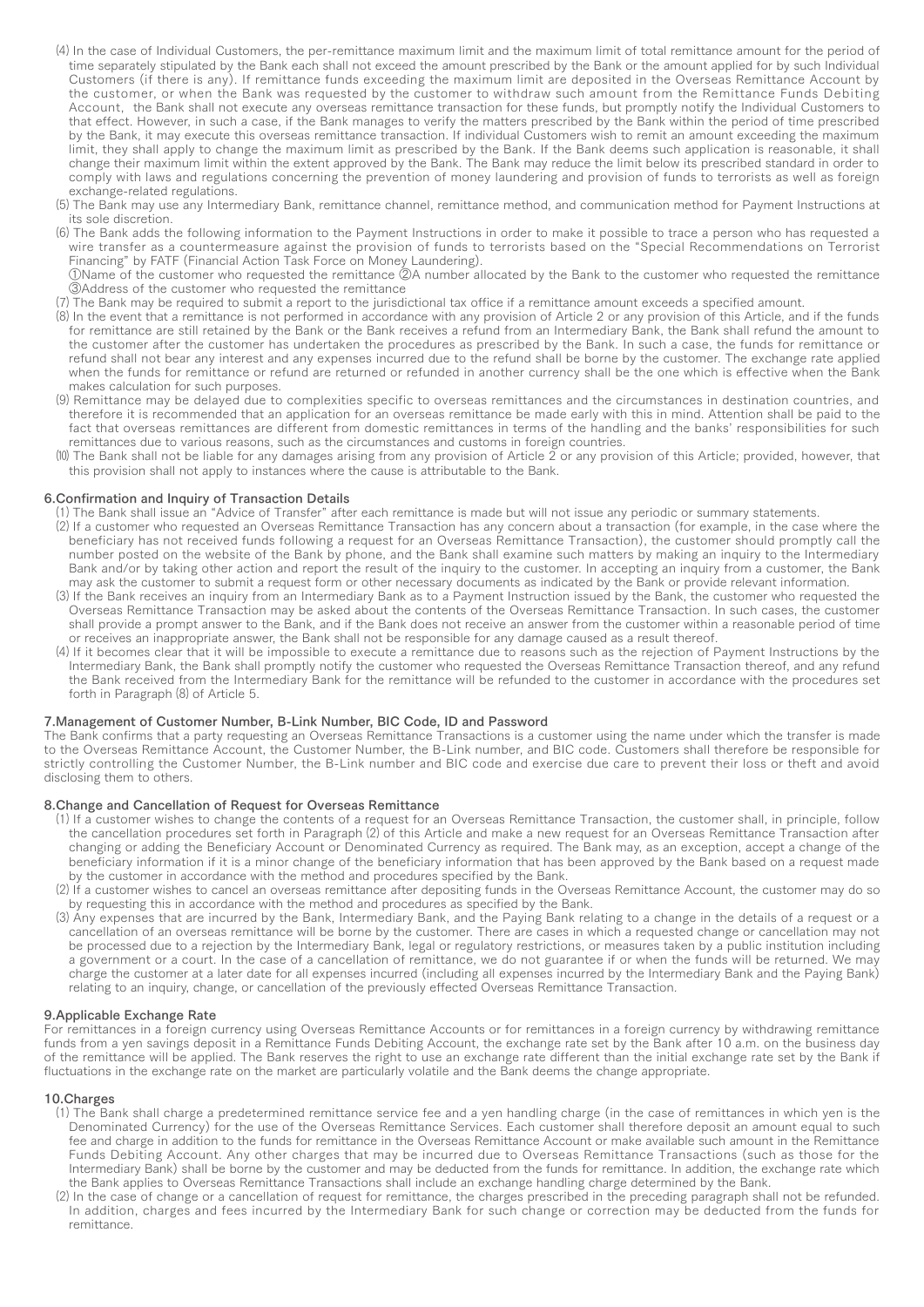#### 11.Disclaimer

The Bank shall be liable for any damages arising as a result of a remittance made according to the common practice of the location of the specified bank or any damages caused by reasons attributable to the specified bank.

#### 12.Application mutatis mutandis of the Terms and Conditions

Matters which are not stipulated in the terms and Conditions and are common among Services for Individuals, such as eligible users, application, identity verification documents, the rejection of any transactions with antisocial forces, the handling of personal information, cancellation/service discontinuation, the change of notified/registered information, business days, disclaimer, the prohibition of assignment/pledge, applicable laws and regulations, an agreed jurisdiction, the change of the Terms and Conditions, and the handling of the English translation, shall be dealt with in accordance with the Bank's "GoRemit Common Terms and Conditions (for Individuals)".

END

# Terms and Conditions for GoRemit Online Remittance Service (for Individuals)

(As of March 2020)

These Terms and Conditions stipulate the application for and use of GoRemit Online Remittance Service (hereinafter, "Online Services") by customers of Services for Individuals provided by Shinsei Bank.

#### 1.Definitions

The following terms used in these Terms and Conditions have the following meanings. Other terms used in the Terms and Conditions shall follow the definitions set out in the "GoRemit Common Terms and Conditions (for Individuals)" and the "GoRemit Overseas Remittance Terms and Conditions (for Individuals)".

"User ID" English figures/characters/symbols that the Bank requests customers to provide when using the Online Services. The email address that the customer has registered with the Bank (hereinafter, "Registered Email Address") shall be the customer's User ID.

"Password" The secret words or numbers, including any memorable information, used to confirm customers' identity when using the Online Services.

"Security Codes" The Password and the User ID (hereinafter, "ID") that the Bank requests customers to provide when using the Online Services to identify the customers and, customers' detailed information prescribed by the Bank.

"User Guide" The guide and information provided by the Bank about the Online Services including:

- hard copies
- $\bullet$  guide and information delivered verbally through the help desk
- messages sent to the customer through the Online Services
- emails sent to the customer from the Bank
- the online information and help provided as part of the Online Services

"Customer's System" Computer devices (including devices specified by the Bank (e.g., smart-phones) that are connectable to and viewable on the Internet; but limited to computer devices specified by the Bank) used by the customer to access the Online Services.

"Online Service Tool" Software provided to the customers by the Bank in order to conduct the Online Services based on requests using the Customer's System.

#### 2.Details of Online Services

- ⑴ Through the Online Services, customers may submit remittance requests or use other Services for Individuals specified by the Bank by entering Security Codes in the manner specified by the Bank on the screen dedicated to Online Services specified by the Bank. However, when conducting an Overseas Remittance Transaction using an Overseas Remittance Account, the customer must separately make payment in favor of the Overseas Remittance Account, outside the Online Services, and remittances to their beneficiaries from the Overseas Remittance Account will only be made after confirmation of receipt of sufficient funds.
- ⑵ The use of the Online Services shall be subject to these Terms and Conditions, the GoRemit Common Terms and Conditions (for Individuals), the Terms and Conditions Governing GoRemit Overseas Remittance Transactions (for Individuals), the Handling of Personal Information of Individual Customers, other terms and conditions applicable to the Services for Individuals, and the privacy policy.

#### 3.Security

In order to allow only customers to access and give instructions through the Online Services, customers are requested to follow the following security procedures.

⑴ Persons other than customers must not use the Online Services.

⑵ Customers must follow the security related procedures prescribed by the Bank and set out in the User Guide.

- ⑶ If customers have discovered a transaction or a service that may have been conducted without their authorization, they are requested to notify the Bank by calling the number indicated in the User Guide. Customers are requested to inform the Bank immediately if there are any errors in their fund transfer history.
- ⑷ Customers must take all reasonable steps to ensure that their Password remains secret. Customers must not disclose their Password to anyone including the staff members of the Bank or the help desk. Customers are requested to avoid using a Password that can be guessed easily by third parties, such as their birthday or telephone number.
- ⑸ If their password may have been known to others, customers are requested to notify the Bank by calling the number indicated in the User Guide. The Bank will suspend the Online Services until a new Password is set.

#### 4.Carrying Out Customers' Instructions

⑴ The Bank carries out instructions using customers' Security Codes without obtaining further confirmation from customers.

- ⑵ Excluding cases where they were either explicitly or implicitly authorized by customers, customers are not liable for the instructions that were given using their security Codes, if:
	- ① they are given after the customer has notified the Bank that he/she considers that his/her Password is known by others;
- ② they are given before customers provide the Bank with the notice referred to in the preceding paragraph, unless they acted fraudulently or with gross negligence, or they failed to follow the security rules; or
- ③ the Security Codes are known through the Bank's actions or negligence.
- ⑶ The Bank has no obligation to:
- ① accept a conditional or reversible instruction; or
- ② make payment earlier than the cases where the Bank follows its normal banking practices.
- ⑷ The Bank may, if it considers it justified, refuse to carry out an instruction or ask the customer for written confirmation.
- ⑸ The Bank will endeavor to confirm an instruction that may not have been authorized by the customer. Accordingly, the Bank may refuse to carry out the instruction or may follow the procedures to reverse the instruction. The Bank will not be responsible for the loss caused to the customer as long as the Bank has acted reasonably.
- ⑹ Depending on the time when it was given or the processing status of other transactions, all transactions instructed by the customer may not be processed immediately.
- ⑺ Under normal circumstances customers are allowed to use the Online Services at any time during the normal service hours set out in the User Guide. However, the Services may become unavailable without notifying the customers due to regular maintenance, system requirements, or other circumstances.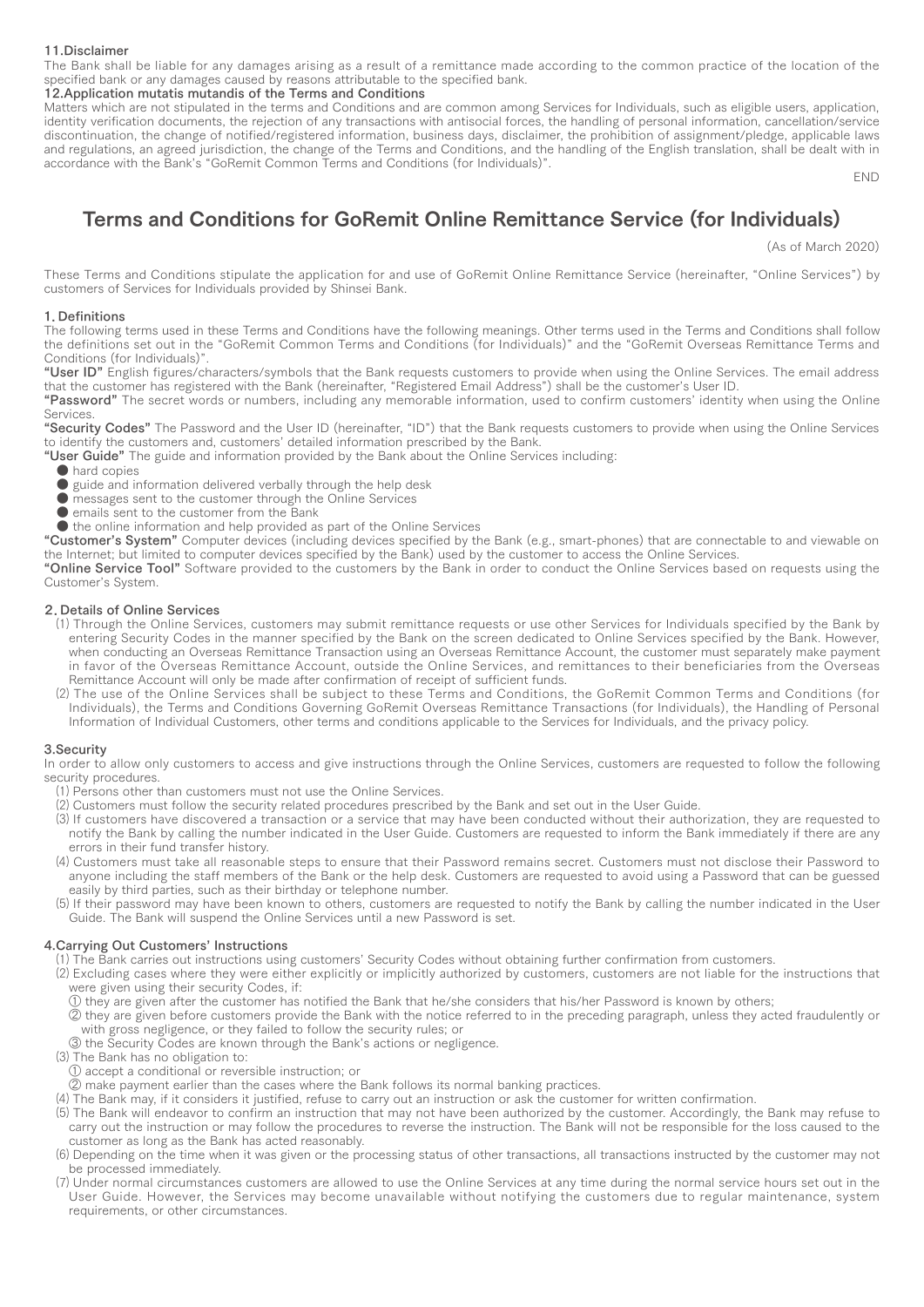# 5.Use of Online Service Tools

- ⑴ Online Service Tools can be used only by customers who have satisfied the terms and conditions prescribed by the Bank and only in an operational environment prescribed by the Bank. However, even if the operational environment for the Online Service Tool is satisfied, there may be instances where the Online Service Tool fails to operate normally, depending on, for example, the use status of the Customer's System. There may also be instances where the Online Service Tool fails to operate normally when, for example, changes are made to the operating system of the Customer's System or other use environment or when the Online Service Tool is upgraded after the customer has downloaded it.
- ⑵ If the Customer's System with Online Service Tools installed is handed over to a third party, there is a possibility that the customer would incur losses, such as leakage of the customer's information to outside parties, due to undertaking of the Online Services by unlawful use of the Online Service Tool. Customers are requested to strictly control the Customer's System when using the Online Service Tool. If a third party other than the customer used the Online Service Tool and conducted transactions or browsed/altered information while the customer was logging in through the Online Service Tool or entering information to conduct Online Services, the Bank shall not be liable whatsoever for such losses incurred by the customer.
- ⑶ When changing or selling the Customer's System for such losses incurred by the customer, third parties the relevant contract with a cell-phone company, etc., the customer must ensure that the Online Service Tools are deleted beforehand.
- ⑷ The Bank strongly recommends that the Customer's System with Online Service Tools installed be equipped with security software provided by, for example, cell-phone companies or reliable manufacturers.
- ⑸ Notwithstanding the provisions of Article 9, Paragraph 2 of the "GoRemit Common Terms and Conditions (for Individuals)," the Bank may provide customers with notice related to Services for Individuals in the following methods:
- ① Push notification to the Customer's System through Online Service Tools
- ② Notification using the message function in Online Service Tools
- ⑹ Customers may use biometric authentication functions in the Customer's System when using Online Service Tools.
- ⑺ Online Service Tools are free of charge; however, the Bank may charge fees thereon, depending on, for example, and the economic situation. Furthermore, telecommunication fees for downloading and using Online Service Tools shall be borne by the customer.
- ⑻ Copyright, intellectual property rights and all other rights for Online Service Tools shall belong to the Bank or each right-holder from whom the Bank was granted approval. Other than using Online Service Tools in accordance with these Terms and Conditions, whatever the purposes may be, customers may not copy, alter, conduct reverse engineer, decompile, disassemble, or change or sell, transfer, pledge, loan, or distribute all or part of Online Service Tools. The Bank may suspend all of a customer's transactions using Online Service Tools if the Bank judges that the customer has breached or is feared to breach the provisions of this paragraph.
- ⑼ The Bank may, at any time, suspend, cancel, or terminate all or part of services provided through Online Service Tools and the provision itself of Online Service Tools or make revisions thereto, without obtaining the customer's consent or providing notice to the customer.

# 6.Liability for Loss

- ⑴ The Bank is only liable for direct losses to the customer, and only if caused by nonperformance resulting from the Bank's willful misconduct or negligence. The Bank is not liable for indirect losses. Examples where the Bank is not liable include:
- ① acting on the customer's authenticated instructions which in fact were given by somebody else (provided, however, that instances listed in Article 4, Paragraph 2 are excluded);
- ② incompatibility between the Customer's System and the Online Services;
- ③ anything beyond the Bank's reasonable control that disrupts the Online Services or causes the customer's instructions to be delayed or not acted on.
- ④ defects in the Customer's System or functions in the Customer's System (including, but not limited to, biometric authentication functions);
- ⑤ defects related to the operation of the Online Service Tool (e.g., errors/omissions in the indication method, incapable of making transaction requests), its impact on the Customer's System or other software, etc., and losses caused by hindering customers from using the Online Service Tool in an ordinary manner.
- ⑵ Customers cannot use the Online Service to tell the Bank the time when a transaction is to be carried out. If the customer needs to be sure an instruction has reached the Bank or when it will be carried out, the customer is asked to phone the Bank at the number in the User Guide.

#### 7.Ending the Customer's Use of the Online Services

- ⑴ The Bank may, for the Bank's reasons, cancel, suspend or change the Online Services. In such instances, the Bank will usually provide customers with a 30-day prior notice; however, the Bank may provide the notice earlier if it considers it necessary, for example because of security concerns or other breaches of arrangements with the Bank or decide to forego providing the notice.
- ⑵ The Bank will suspend the customer's use of the Online Services if the customer suspends all of the Services for Individuals other than the Online Services.
- ⑶ Ending the use of the Online Services by the customer will not affect Services for Individuals for which the customer has already given instructions and are in progress.

#### 8.Charges

The Bank may charge fees on customers for the Online Services determined by the Bank separately, and may change the fees according to the next article.

#### 9.Amendments to this Agreement

If it becomes necessary to change or amend this Agreement due to amendments to applicable laws or ordinances, direction of the competent regulatory body, change in monetary situations or any other causes or if the necessity of the amendment is recognized due to the Civil Act or other laws and regulations, the Bank may do it by informing the contents of the amendments through methods such as using the internet, posting in the Bank's offices and sending postal mail.

#### 10.Service Quality: Recording Customers' Calls and Instructions

In order to carry out customers' instructions correctly and to help improve the Bank's services, the Bank records the instructions given by customers in the Online Services. The Bank may also monitor and record customers' calls to the help desk.

#### 11.Application mutatis mutandis of the Terms and Conditions

Matters that are not stipulated in the Terms and Conditions but are common among Services for Individuals, such as eligible users, application, identity verification documents, the rejection of any transactions with antisocial forces, the handling of personal information, management of IDs and passwords, cancellation/service discontinuation, the change of notified/registered information, business days, disclaimer, the prohibition of and passiment/pledge, applicable laws and regulations, an agreed jurisdiction, and the handling of the English translation, shall be dealt with in accordance with the Bank's "GoRemit Common Terms and Conditions (for Individuals)".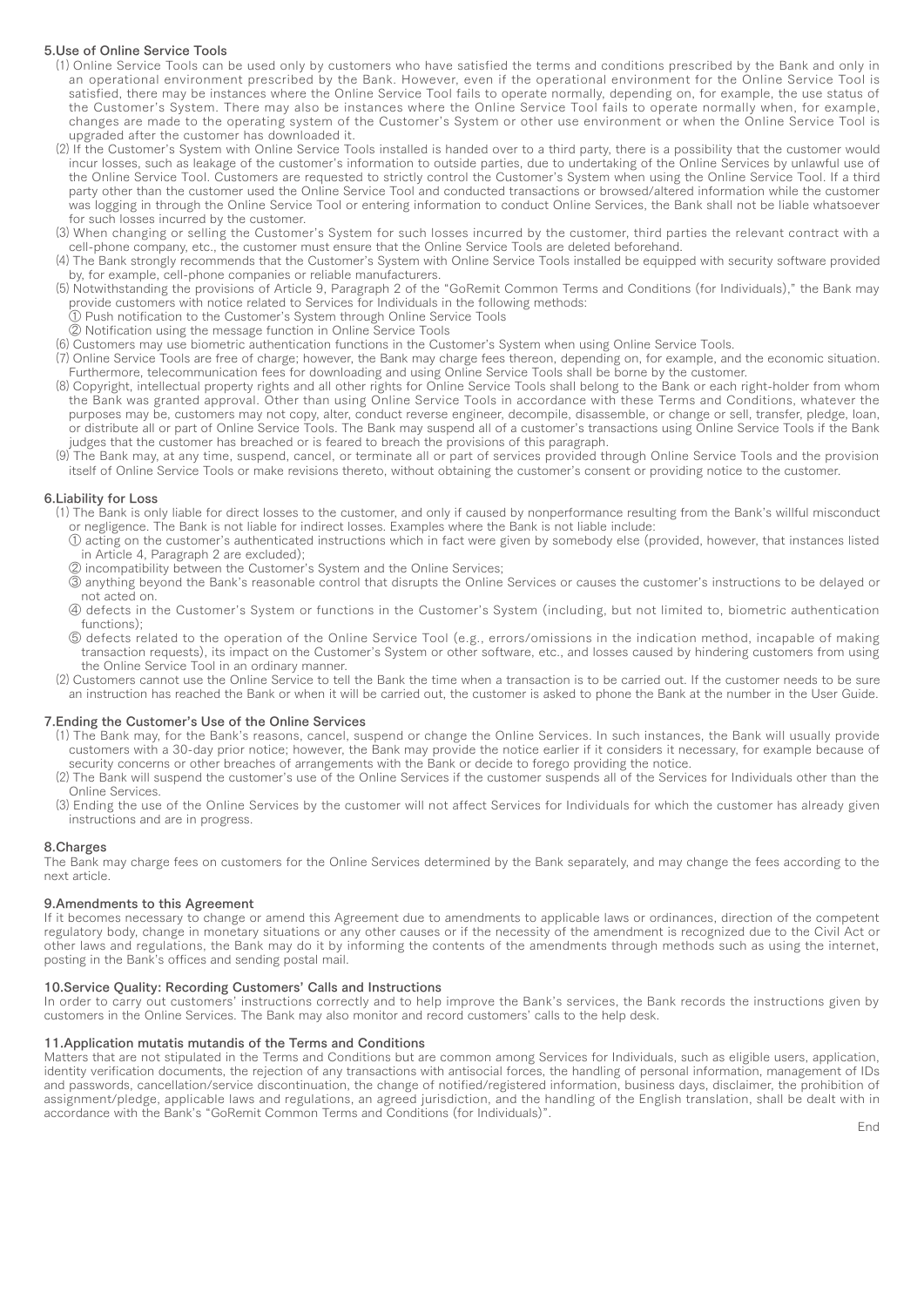# Handling of Personal Information of Individual Customers

(As of April, 2022)

To our individual customers, The control of the control of the control of the control of the control of the control of the control of the control of the control of the control of the control of the control of the control o

In accordance with the Act on the Protection of Personal Information (Act No. 57, May 30, 2003) and the Act on the Use of Numbers to Identify a Specific Individual in the Administrative Procedure (Act No. 27, May 31, 2013), the Bank shall use collected customers' "personal information and ʻsocial security and tax numbers' ("Individual Numbers")" (collectively, "Personal Information") for the following operations within the scope required to achieve the following purpose of use. The Bank shall stipulate the purpose of use specifically for customers' clear understanding of the purpose. For instance, when the Bank asks customers to answer questionnaires, the Bank shall endeavor to limit the purpose of use (e.g., to count and organize questionnaire results) according to the situation.

# **Operations**

- ○Deposits, domestic exchange, money exchange, loans, foreign exchange, and incidental operations thereto
- ○Investment trust sales, insurance sales, securities brokerage, trusts, corporate bonds, and other operations that banks are permitted to operate under the laws, and incidental operations thereto
- ○Other operations that banks are permitted to operate, and incidental operations thereto (including those that will be permitted to be handled in the future)

# Purpose of Use

# I. Purposes of Use of Personal Information

Of the Personal Information, the Bank shall use personal information to the extent required to achieve the following purposes of use:

1.Concerning finance instruments and services of the Bank and its affiliates and partners, the Bank shall use personal information for the following purposes of use:

The purposes of use include actions such as delivering advertisements and making credit decisions that are taken based on the hobbies, preferences and credit standing of our customers presumed by analyzing their personal information such as transaction history, website view history, other behavior records and information obtained through personal data sharing.

- OReceive applications for financial instruments and services (e.g., application for opening an account for various financial instruments); ○Conduct identity verification based on the Act on Prevention of Transfer of Criminal Proceeds and confirm eligibility for using financial services;
- ○Conduct management for continuous transactions (e.g., due date control in deposit, loan, and other transactions);
- ○Make judgments on the appropriateness of providing financial instruments and services (e.g., judgment against the principle of appropriateness);
- ○When all or part of processing of personal information is entrusted by other businesses, accomplish this entrusted operation appropriately; ○Exercise rights or fulfill obligations in accordance with contracts (i.e., contracts between a customer and the Bank and contracts directly or
- indirectly related to the Bank's operations) and the relevant laws and regulations;
- ○Study and develop financial instruments and services through market research, data analyses, and surveys;
- ○Provide customers with various proposals on financial instruments and services by sending direct mail or other means;
- ○Provide customers with various proposals on the products and services of its affiliates and partners;
- ○Cancel various transactions and conduct management after cancellation of transactions; and

○Any other purposes for administering the Bank's financial instruments and services appropriately and effectively.

# II. Purposes of Use of Individual Numbers

Of the Personal Information, the Bank shall use Individual Numbers and personal information incorporating Individual Numbers within the scope required to achieve the purposes of use listed below:

- 1. Individual Numbers administrative operations for customers
- ○Application for and report of the opening of accounts for financial instruments transactions
- OPreparation of statutory documents pertaining to financial instrument transactions
- ○Preparation of statutory documents pertaining to life insurance contracts and so forth
- ○Preparation of statutory documents pertaining to non-life insurance contracts and so forth
- ○Preparation of statutory documents pertaining to trust transactions
- ○Preparation of statutory documents pertaining to transactions of gold bullion and so forth
- ○Preparation of statutory documents pertaining to overseas remittances and other transactions
- ○Application of the tax-free savings system and so forth
- ○Operation of the property accumulation system (zaikei) and so forth
- ○Preparation of statutory documents pertaining to educational funds management contracts
- ○Preparation of statutory documents pertaining to marriage/child rearing funds management contracts
- ○Provision of Individual Numbers to book-entry institutions and so forth concerning financial instruments transactions
- OAcceptance of applications for income tax convention
- ○Operation of numbering deposit accounts
- 2. Individual Numbers administrative operations for individuals
- ○Preparation of payment reports for compensation, fees, contract money, and awards
- OPreparation of payment reports for real estate rentals
- ○Preparation of payment reports for remuneration for the acquisition of real estate and so forth
- ○Preparation of payment reports for agent commissions for selling/purchasing/lending of real estate and so forth
- ○Preparation of payment reports for remuneration paid to nonresidents and so forth for personal services provision business
- ○Preparation of payment reports for real estate rentals paid to nonresidents and so forth
- Or reparation of payment reports for industrial property royalties paid to nonresidents and so forth
- ○Preparation of payment reports for machine rental fees paid to nonresidents and so forth
- ○Preparation of payment reports for salaries, compensation, pensions, and awards paid to nonresidents and so forth
- ○Preparation of payment reports for remuneration for the acquisition of real estate paid to nonresidents and so forth
- 3. Utilization for operations related to the Bank to the extent permissible under laws and regulations
- 4. If the Bank is entrusted with business by a company or organization and handles the Personal Information of the employees, members, retired employees, and shareholders of such company or organization in the course of business, the Bank shall use their Individual Numbers solely to the extent required to fulfill entrusted operations in accordance with the provisions of the service agreement of each operation.
	- <Request to report any change of your Individual Number>
	- If your Individual Number is changed, please promptly report it to the counter of your branch or "Shinsei Power Call" (0120-456-007)

# Regarding Sensitive Information

Pursuant to the Enforcement Regulations of the Banking Act, etc., any special private information such as sensitive information (information which is not open to the public, such as information on race, belief, family origin, registered domicile, healthcare record or criminal record and so on) shall not be used for any purpose other than those deemed necessary for the appropriate management of operations or otherwise nor shall it be provided to any third party.

#### Upon Solicitation of Insurance Products

Upon solicitation of insurance products, the Bank shall use personal information to the extent required for the fulfillment of the following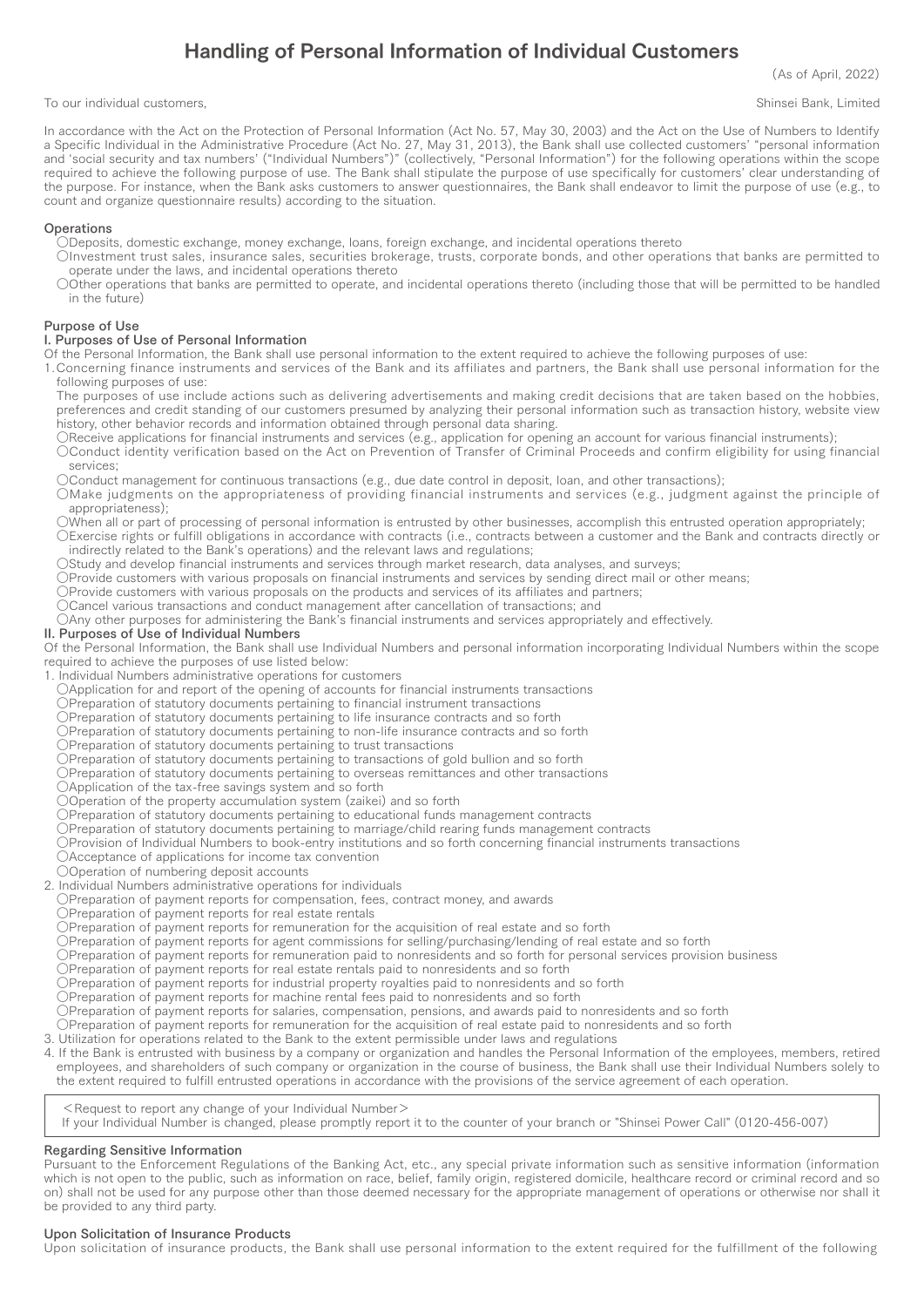purposes of use in addition to those stated above.

 $\dot{\bigcirc}$  For the purpose of appropriately performing the business entrusted by insurance companies

# Upon Conducting Housing Loan Transactions

Upon conducting housing loan transactions, the Bank shall use personal information only to the extent required for the fulfillment of the following purposes of use, in addition to those stated above.

- ○Approve or rejection of applications for loans, the continuous use of loans and so forth;
- ○Provision of personal information to third parties such as personal credit information institutions of which the Bank is a member, to the extent required for the appropriate performance of operations, while the Bank is offering credit;
- ○For the purpose of provision to third parties (to insurance underwriters) to the extent required for the administrative purposes of the insurance underwriter upon accepting applications for group credit life insurance; and,
- ○For the purpose of appropriately performing the business entrusted by insurance companies upon accepting applications for fire insurance.

Pursuant to the Enforcement Regulations of the Banking Act and so forth, any information concerning the debt-paying ability of the customer who is in need of funds shall not be used for any purpose other than examination of the debt-paying ability of such customer nor shall it be provided to any third party.

In relation to the credit business, the Bank shall provide information to the personal credit information institutions described below only to the extent required for the appropriate performance of business pursuant to the membership provisions of such institutions.

| ●The Personal Credit Information Center                                   | TEL: 03-3214-5020 | HP: https://www.zenginkyo.or.jp/pcic/ |
|---------------------------------------------------------------------------|-------------------|---------------------------------------|
| <b>OJapan Credit Information Reference Center Corp. TEL: 0570-055-955</b> |                   | HP: https://www.jicc.co.jp            |

Please note that the information provided to The Personal Credit Information Center and Japan Credit Information Reference Center Corp. may be used by the following personal credit information institutions which form business alliances with the institution.

●CREDIT INFORMATION CENTER CORP. TEL: 0570-666-414 HP: https://www.cic.co.jp

#### Personal Data Sharing by the Shinsei Bank Group

Aiming to become a financial group that is truly needed by our customers, the Shinsei Bank Group will share customer personal data as follows in order to strengthen collaboration between Group member companies and offer products and services with more added values to our customers. We will build a proper management system for sharing the information so that we will not cause any inconvenience to our customers. If there is any restriction by related laws and regulations such as the Financial Instruments and Exchange Act, we will handle the information in a manner which complies with such laws and regulations.

#### 1. Shared personal data items

- ① "Attribute information" such as name, gender, date of birth, address, telephone number, email address, occupation and employment history, family information, residence status, customer needs information, codes and numbers such as the driver's license number, and disclosure information (including the information obtained by receiving a notice from customers after concluding a contract)
- ② "Contract information" such as contract type, application date, contract data, terms and conditions, payment method, money transfer account, and other deposit accounts, etc.
- ③ "Transaction information" such as transaction record (including images and voice, etc.), transaction amount, and balance, etc.
- ④ "Information necessary for credit decision and management" such as the use record of other products and services and debt repayment status collected by Shinsei Bank annual income (including household income), spending, assets, liabilities (However, the credit information obtained from personal credit bureau is excluded)

## 2. Scope of joint users

Shinsei Bank, Limited. and the companies included in Shinsei Bank's consolidated subsidiaries and equity-based affiliates listed in the Bank's securities report, etc. which tie-up with the Bank for sharing personal information

The Bank's partner companies are listed in "2.Scope of Joint Users, Personal Data Sharing by the Shinsei Bank Group" on the Bank's website (https://www.shinseibank.com/corporate/privacy\_policy/). (The list will be updated when needed.)

#### 3. Purposes of use

The purposes of use include actions such as delivering advertisements and making credit decisions that are taken based on the hobbies, preferences and credit standing of our customers presumed by analyzing their personal information such as transaction history, website view history, other behavior records and information obtained through personal data sharing.

① Propose or introduce products and services of our Group member companies and our partners : We will propose or introduce the products and services of the Shinsei bank Group member companies and our partners to the Shinsei Bank Group customers.

- ② Provide after-sales services and benefits and preferential treatment offered by the Group : We will consider offering a complete range of services including a point program to the customers of the Shinsei Bank Group's products and services.
- ③ Make judgements on offering our products and services : Based on customer information, we will propose the best products and services for our customers.
- ④ Enable the Shinsei Bank Group to capture various risks, control credits, and manage the Group in an appropriate manner : We will build an appropriate management and control system of the Shinsei Bank Group to offer products and services to our customers in a stable and continuous manner.

#### 4. Person responsible for managing the shared personal data

Shinsei Bank, Limited https://www.shinseibank.com

#### 5. Others

① Method of sharing the information

The personal data will be shared through methods including data transfer and use of media such as CD-ROM, etc.

② Suspension of information sharing

Please contact the following number if you wish us to stop sharing your personal data for proposing or introducing products and services of our Group member companies or our partners to you, or if you have any inquiries related to the information sharing in the Shinsei Bank Group: Shinsei Power Call: 0120-456-007

#### For customers who use Shinsei American Express Cards

The Bank along with American Express International, Inc., jointly use the following data regarding the personal information of customers which we have accumulated from accepted applications for Shinsei American Express Cards. For details, please visit the website of American Express International, Inc.

#### Information under Joint Use

Information on the profiles of card members (name, address, date of birth, telephone number, etc.), information on debit accounts, and information on use of cards

#### Purposes of Use

Solicitation, issuance, maintenance, provision of basic and incidental services, and marketing activities such as provision of information on operations in relation to cards

・ The party primarily responsible for managing personal information jointly used. American Express International, Inc.